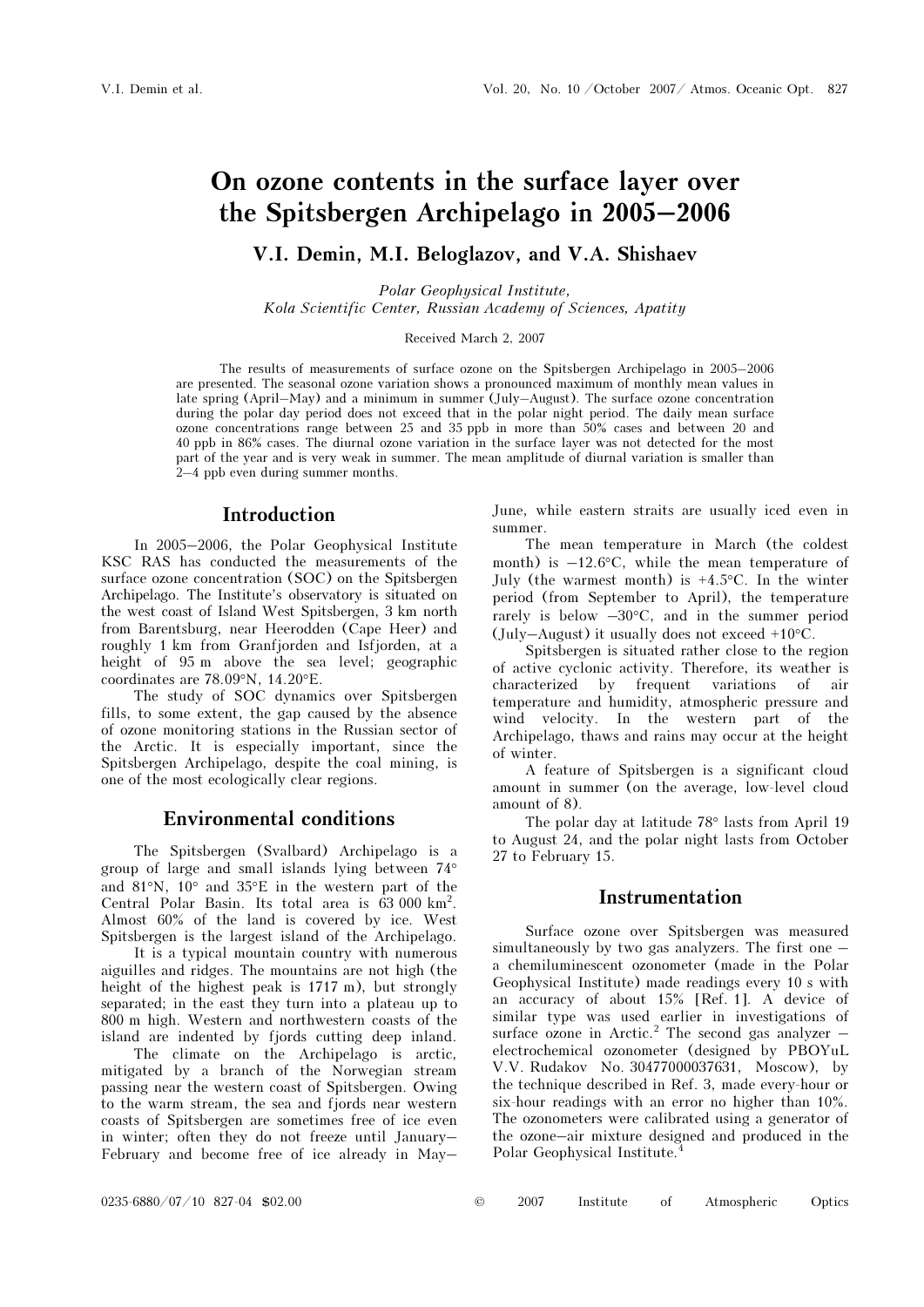The measurement system of the observatory includes also a M-49M automatic meteorological station, but to reconstruct the complete meteorological pattern, we used also the observations of the Barentsburg Meteorological Station situated 3 km south (78.1°N, 14.2°E, 75 m above the sea level).

## Results of measurements

The annual behavior of the monthly mean SOC over the Spitsbergen Archipelago is shown in Fig. 1. The pronounced spring ozone peak caused by the intense ozone income from the stratosphere upon breakdown of the winter circumpolar vortex is typical of most stations of the Arctic region.



Fig. 1. Annual behavior of monthly mean SOC in the Barentsburg observatory (vertical bars show rms observatory deviations).

The comparison of, for example, daily mean SOCs on Spitsbergen and on the Kola Peninsula (PGI Observatory in Lovozero (67.97°N, 35.02°E) [Ref. 5]) shows that in spring and summer (March– July) they are nearly identical, but in fall and winter (August–February) SOC at the Spitsbergen Archipelago is 5–10 ppb higher due to the most intense turbulent exchange because of the closeness to the region of high cyclonic activity and higher instability of air masses over the warm sea surface free of ice (the nonfreezing surface of the Greenland Sea is 10–15 km from the Observatory). The annual SOC behavior similar to that at Spitsbergen was observed, for example, in Iceland (station Heimaey, WDCGG (World Data Centre for Greenhouse Gases) data).

To be noted is the fact that summer SOCs at the Spitsbergen Archipelago turn out, as a rule, to be the lowest in a year and even in the polar day they do not exceed concentrations characteristic of the polar night.

Seasonal variations of SOC on the Barentsburg Observatory and at the Zeppelin Mountain Station in New Olesunn (northwestern part of Spitsbergen, <sup>78</sup>°54′N, 11°53′E, 475 m above the sea level) are similar, but daily mean SOC values at the PGI Observatory are, on the average, by 3–4 ppb lower than those at the Zeppelin station.

Despite the weather conditions at Spitsbergen change quite frequently, the day-to-day SOC variability is small: in June–February the difference in daily mean SOC values between neighboring days does not exceed 2 ppb in more than 50% and 3 ppb in almost 70% cases. Only in April–May this difference achieves, on the average, 6 ppb. The day-to-day variations at the Zeppelin station have nearly the same character. This may be indicative of rather homogeneous SOC fields in the region from June to February and the more complex spatial distribution in the late spring.

The daily SOC variations on the Spitsbergen Archipelago are absent for the most part of a year, and they are very weak even in summer, including the period of the polar day (Fig. 2).



Fig. 2. Daily SOC variations at the Barentsburg observatory in different seasons: January (1), April (2), July  $(3)$ , October  $(4)$ .

The SOC variations manifest themselves only in May–September, when the radiation balance of the surface in the region is positive and turbulent exchange processes regularly alternate during a day. However, the amplitude of these daily variations is low: 2–4 ppb. In our opinion, low amplitudes are caused by the low daytime temperature of the surface air, which determines the intensity of thermal turbulence, and by relatively high day-by-day wind velocity. Thus, for example, term-average wind speeds in July in all periods (including the night) turned out to be about 3 m/s. At such wind speeds under the conditions of strongly rugged terrain, the surface layer is well mixed, turbulent flows are large enough and prevent the formation of the ozonedepleted air layer near the surface (for example, in night), especially because the emission of ozonedestructive substances from soil and plants in Arctic is low.6,7

The analogous investigations at the Kola Peninsula show that at wind speed higher than 3 m/s the diurnal SOC variations do not manifest themselves in Lovozero as well.<sup>8</sup>

Figure 3 shows the occurrence of daily mean SOC on Spitsbergen. For more than 50% of all time, SOC varies from 25 to 35 ppb, and 86% of all time the SOC values are in the range 20–40 ppb.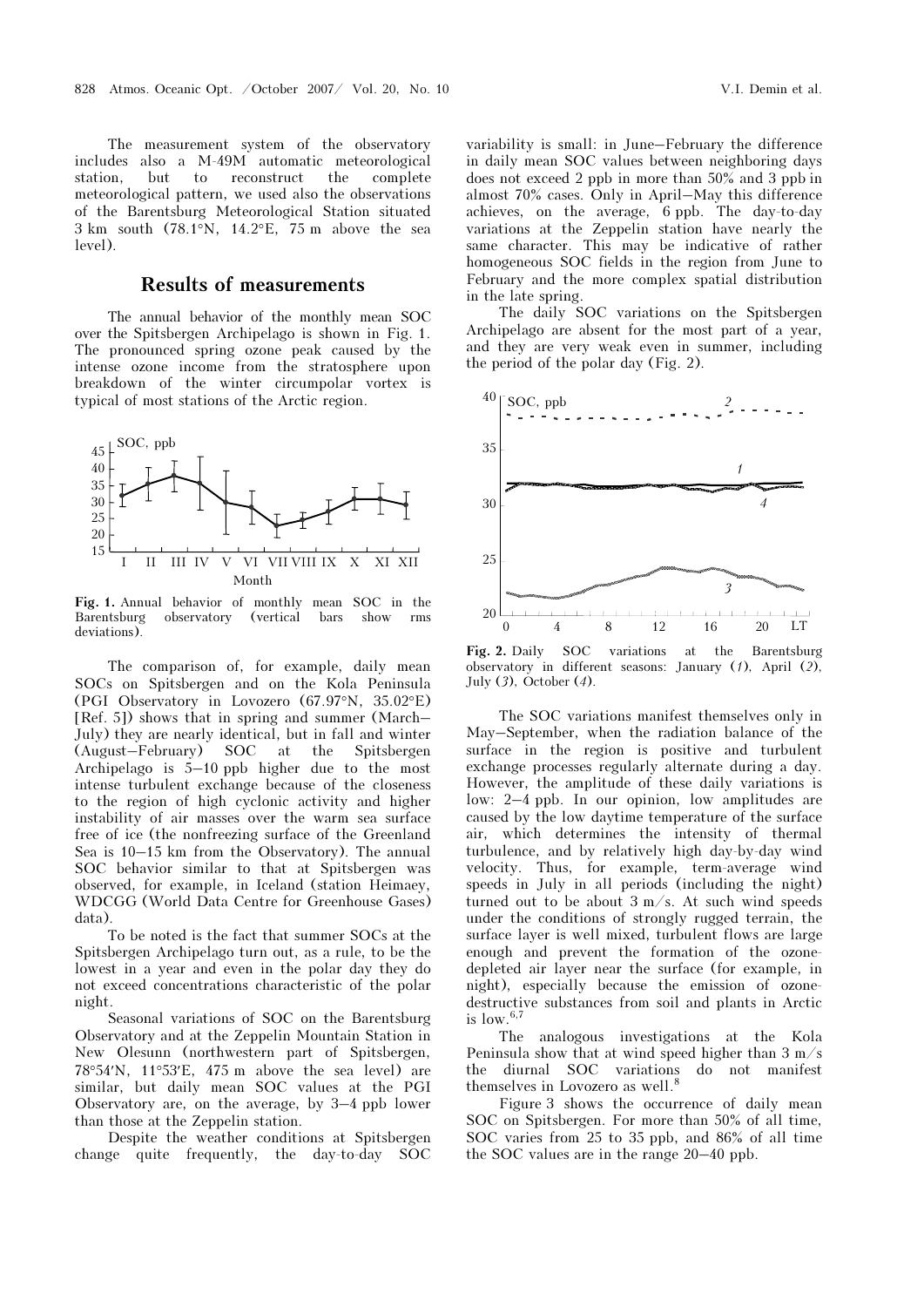

Fig. 3. Occurrence of daily mean SOC at the Barentsburg observatory in 2005–2006.

For the period of measurements of the ozone content in the surface layer over Spitsbergen in 2005–2006, the highest values were observed in late April of 2006: on April 26 and 27 the SOC level at the Barentsburg Observatory achieved 55–60 ppb. On May 1–5 of 2006 the SOC values might be even higher (according to the data of the Zeppelin station, the hourly mean SOC values on May 5 achieved the record level of 83 ppb), but the data of the PGI Observatory for this period are lacking by technical reasons.

The episode with so high and nontypical (of Arctic) ozone concentrations was caused by the advection of polluted air from East Europe (Baltic countries, Belarus, the European part of Russia), where ozone was produced photochemically from nitrogen oxides and volatile hydrocarbons incoming in mass amounts from extensive agricultural fires under the conditions of increased pressure and sunny weather (see the Report of the Finnish Meteorological Institute: http://www.fmi.fi/ uutiset/index.html?Id=1146827202.html). This event was analyzed in detail in Ref. 9. It should be noted that in that period very high SOC values were observed all over Northern Europe<sup>9</sup> and at the European part of Russia.<sup>10</sup>

A number of papers (see, for example, Refs. 11– 13) reported the long (up to several days) periods with the abnormally low, nearly zero ozone content in the surface layer at the arctic coasts upon the advection of air masses from ice spaces and ozone decomposition in reactions with bromides. Despite such periods are reported as quite ordinary phenomena, no one such case was observed at the Barentsburg Observatory for the period of observations in 2005–2006. Instead, intermittent SOC drops down to 5–10 ppb for several minutes to several hours were observed. However, in our case the SOC drop was most probably caused by local incomes of polluted air, for example, from the Barentsburg settlement. Nevertheless, the Barentsburg is very small (only about 500 people), there are very few cars (only service ones), and,

consequently, it is unlikely that this settlement can affect strongly the surface ozone field in the region. Among the most polluting sources, to be noted are fires on coal dumps and, to the much lower degree, smoke plumes from boiler rooms observed sometimes near the Observatory. However, strong winds and significant terrain ruggedness, in particular, the isolation of the Observatory from the town by hills, favor the fast dispersion of pollutants, due to which the cases of low SOC are quite rare. By this reason, the anthropogenic impact of the Barentsburg on SOC is low and not seen in statistical processing, for example, in the monthly mean daily variations (see Fig. 2) or in analysis of SOC dependence on the wind direction.<sup>14</sup> For illustration, in January of 2006 the daily mean SOC values at the Observatory averaged 34.7 ppb at wind directions of 170–185° (sector of income of gas and aerosol pollution from the Barentsburg settlement) and 35.7 ppb at wind directions from "clear" territories.

This result is not surprising. Thus, the analysis of the anthropogenic impact on SOC near the large industrial city (Apatity, Kola Peninsula, population of 80000, more than 12000 cars) has shown that the anthropogenic impact on surface ozone virtually does not go out the city territory, and even at the city center it does not manifest itself at wind speeds higher than 3 m/s [Refs. 5 and 8].

#### Conclusions

Based on the analysis of measurements of the surface ozone concentration in 2005–2006 over the Spitsbergen Archipelago near Barentsburg, the following conclusions can be drawn:

– in the annual behavior, the highest concentrations are observed in spring, while the minimal ones are observed in July–August, as well as at other arctic stations;

– the maximal ozone concentrations in the polar day period are lower than those in the period of polar night;

– daily SOC variations are absent during the most part of the year and very weak even in the summer months (amplitude lower than 4 ppb);

– day-to-day variability of daily mean SOC values is low (2 ppb on the average and only in April–May it is as high as 6 ppb), which is indicative of the low-gradient surface ozone field in the studied region in June–February;

– cases of the highest ozone concentrations are observed in spring upon advection of air masses from the continent;

– no obvious signs of the anthropogenic impact from the Barentsburg settlement on the ozone content in the surface layer near the Observatory were revealed.

### Acknowledgments

The authors are grateful to leading engineer A.A. Galakhov and to the staff of the Barentsburg